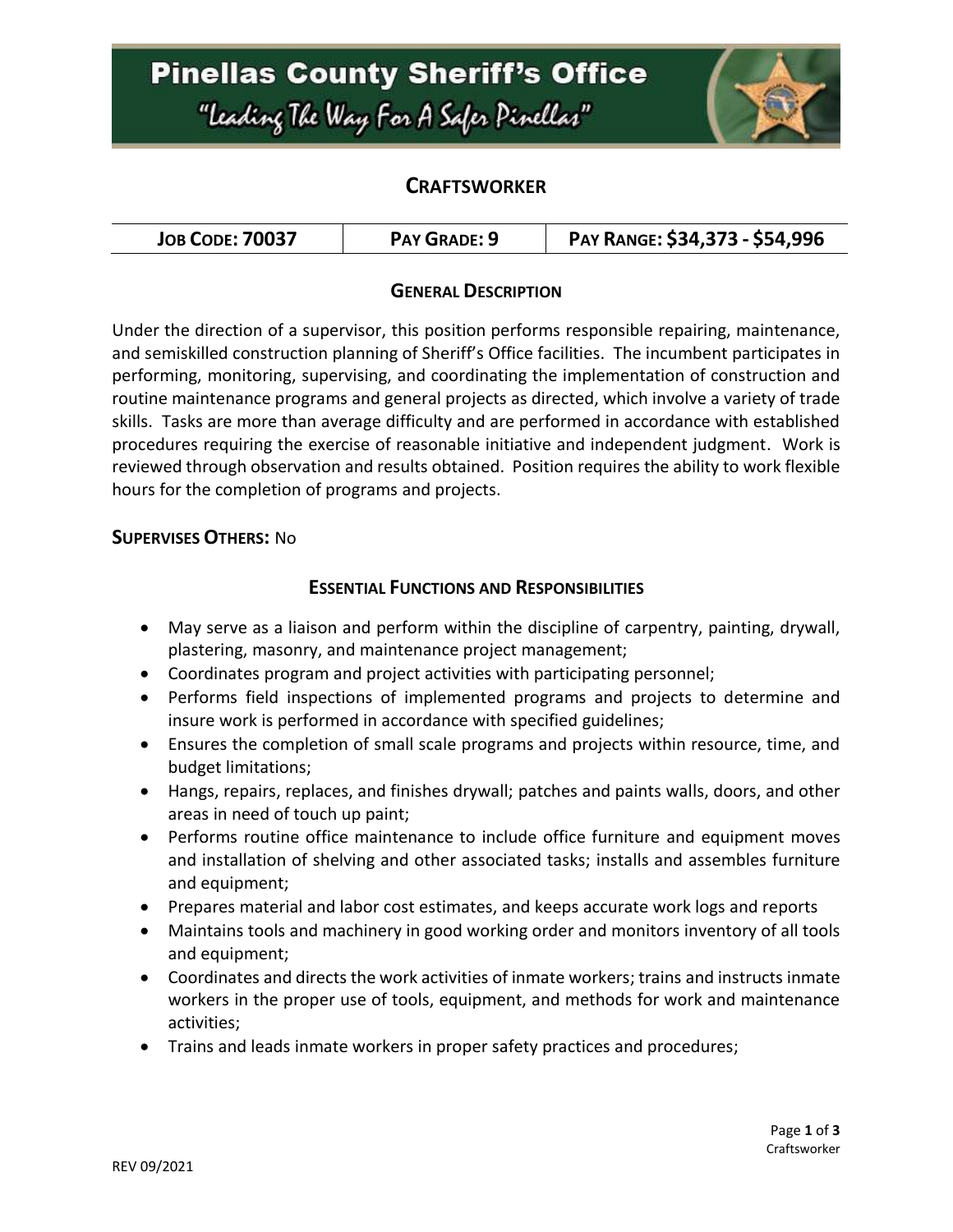# **Pinellas County Sheriff's Office** "Leading The Way For A Safer Pinellar"



- Sets up and returns meeting and/or class rooms according to room specifications and floor plan designs;
- Provide transport and oversight to inmate workers;
- Performs other work involving a variety of trade skills as required;
- Participates in Sheriff's Office recruitment and community relations activities as directed.

Regular and reliable attendance is required as an essential function of the position.

This position is considered essential and, in the event of an emergency or natural disaster, will be required to report to work.

This list is not intended to be all-inclusive, and you may not be responsible for every item listed. The employer reserves the right to assign additional functions and responsibilities as necessary.

### **QUALIFICATIONS**

- High school graduation or equivalent diploma from an institution accredited by an accrediting body recognized by the U. S. Dept. of Education or licensed as a degree granting institution by the Commission for Independent Education AND three (3) years' responsible experience in the construction industry or skilled trades
- Must possess a valid Florida driver's license
- Consideration for this position requires a credit check

### **KNOWLEDGE, SKILLS, AND ABILITIES**

- Knowledge of the principles and practices of small scale project management
- Knowledge of construction practices and material properties and their application
- Knowledge of standard methods, practices, materials, tools and equipment used in building maintenance and repair work
- Ability to read and work from construction specifications and blueprints
- Ability to prepare detailed specifications and material requisitions for proposed programs and projects
- Skilled in the use and care of hand tools, power tools, and related equipment
- Time management, inter-personal, problem solving, and verbal and written communication skills
- Knowledge of trades' occupational hazards and safety precautions
- Ability to perform all functions of the job classification without posing a direct threat to the health or safety of other individuals in the workplace